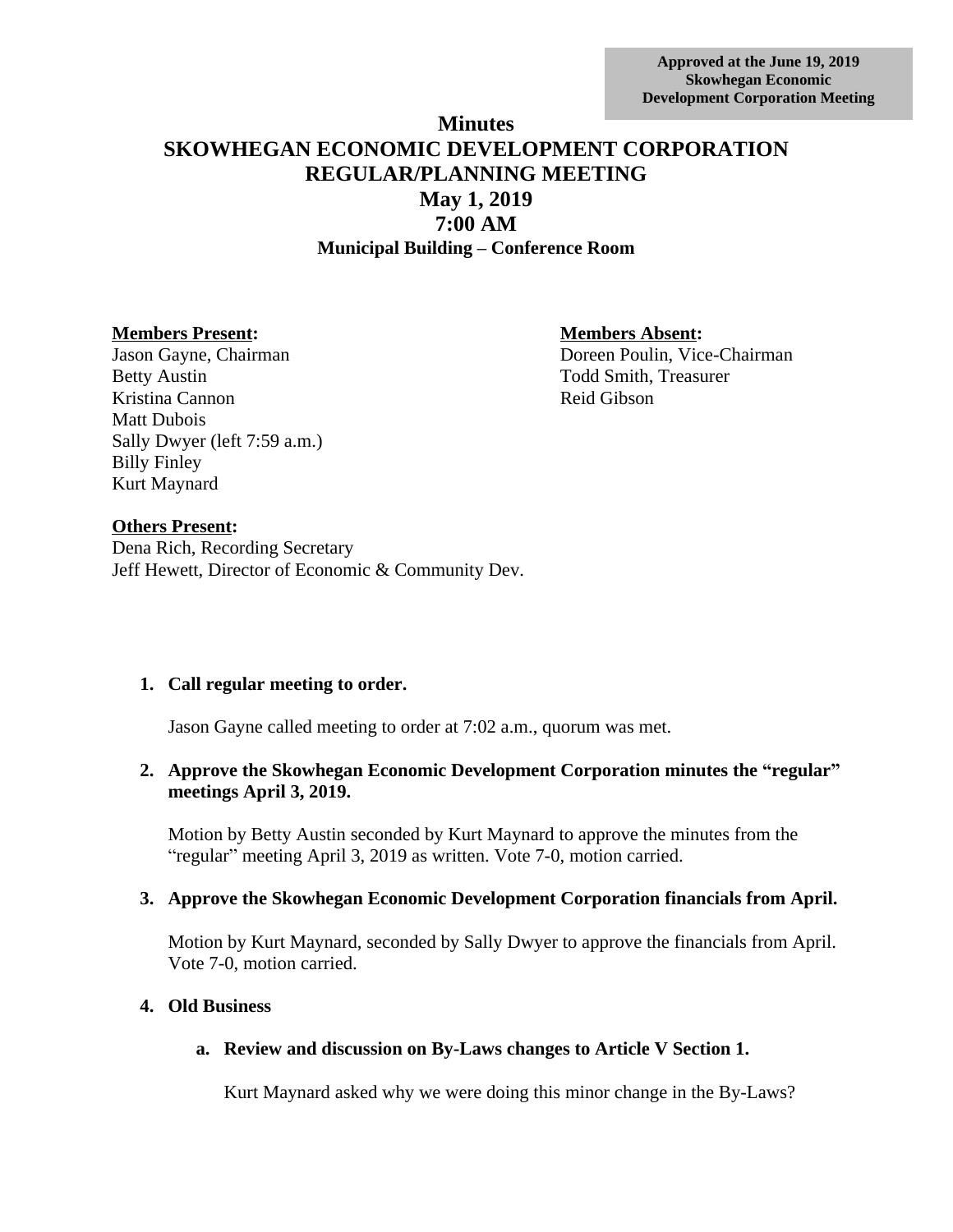Jeff Hewett let the Board that this year all three positions are terming out, so we are trying to stagger the positions so this wouldn't happen in the future.

Motion by Betty Austin, seconded by Matt Dubois to change the By-Laws with the wording for Article V Section 1 to read as: *The following officers shall be nominated annually at the planning meeting of the Board of Directors, and become effective at the annual meeting each year. The positions include Chair for one-year, Vice-Chair for one- year, and Treasurer for three- years with no more than three consecutive terms in an executive position.* Vote 7-0, motion carried. (the By-laws will be signed at the next meeting).

The Board made nominations for the Board of Directors as follows:

Billy Finley nominated Jason Gayne as Treasurer; Betty Austin seconded.

Matt Dubois nominated Kurt Maynard as Chair; Betty Austin seconded.

Matt Dubois nominated Billy Finley as Vice-Chair; Betty Austin seconded.

#### **b. Goals for SEDC for 2019.**

The Board discussed to continue working towards selling the remaining lots at Southgate and sell the KVI Lot. The Board also wanted to work towards getting the repairs done at Northgate Industrial Building.

The Board had a brief discussion about how the process for the offers went for the KVI lot and that they felt more time was needed to be taken on the counter offers.

Matt Dubois brought up about possibly holding a contest for engineering firms to come up with a design concept for the KVI Lot.

The Board decided to create a sub-committee for Real Estate; the KVI Lot and the lots at Southgate. Members on this committee are Matt Dubois, Kristina Cannon, Billy Finley and Sally Dwyer.

The Board discussed for possible future projects to look into transportation in our area, such as a shuttle bus picking people up from parking areas outside of the downtown. The Board agreed that this is wrapped into a bigger issue of affordable housing.

#### **5. New Business**

**a. Discussion and decision on bids received for the Commercial Kitchen Equipment.**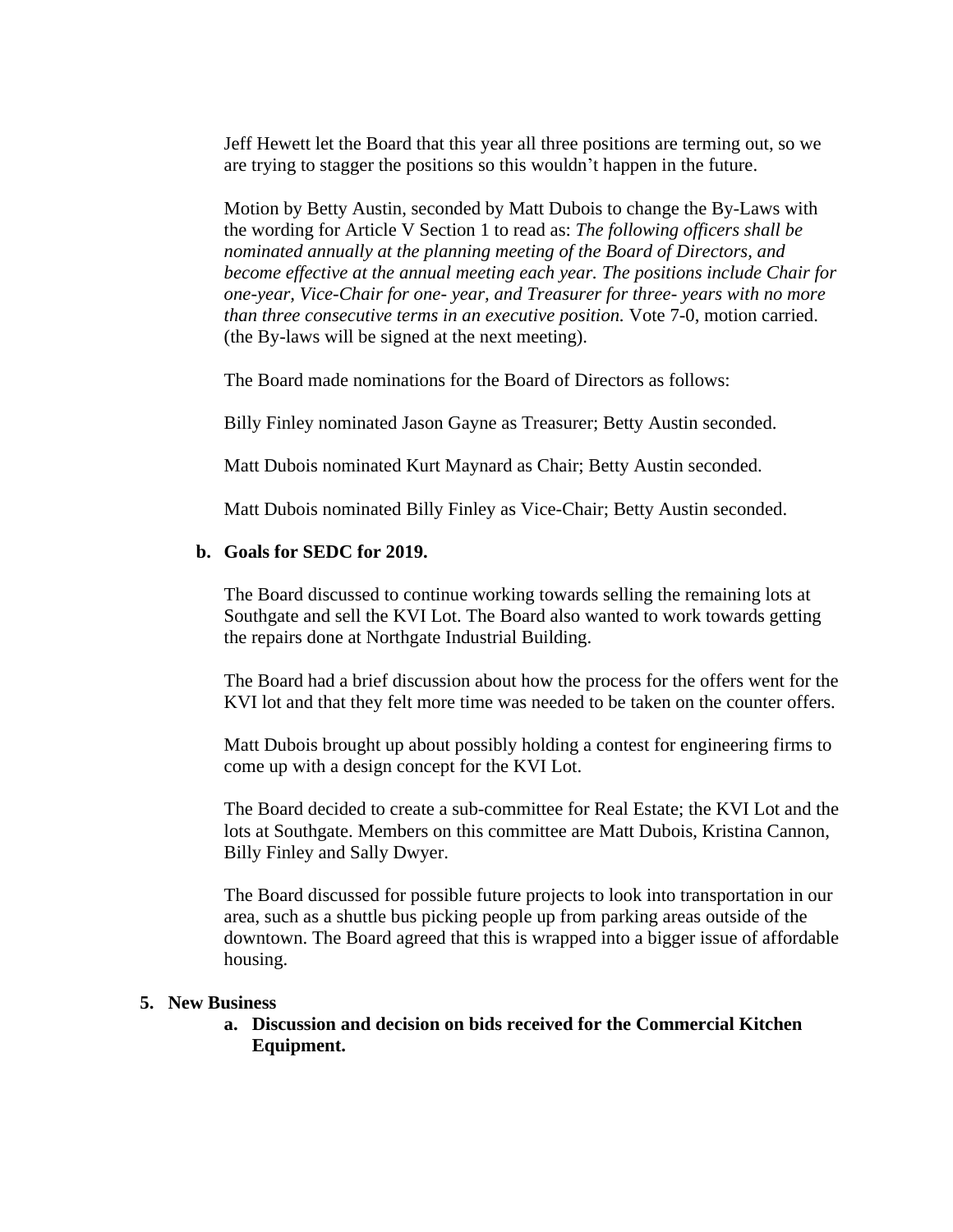Jeff Hewett let the Board know we had only one bid come in and one offer to resell us the same equipment. The offer was only placed for the freezer there were no offers on the oven.

Jason Gayne asked what were we selling the freezer for and what the offer came in at?

Jeff Hewett said we were selling it for half of the value which was \$1,400.00. We received a bid for \$764.00.

Matt Dubois did say that money he has spent on restaurant equipment and then what it is worth after you buy it is worse than a vehicle. He said that if he was to go out of business tomorrow and sell all his equipment it would be pennies on the dollar.

Motion by Billy Finley, seconded by Kurt Maynard to accept the bid from The Dore Group LLC for \$764.00. Vote 7-0, motion carried.

Jason Gayne asked the Board if the Board would like to post the oven and extra rack on the marketplace or craigslist?

Jeff Hewett said we can try that.

Matt DuBois did say that we should make sure we say that it is a single-phase electric oven.

#### **b. Discussion and decision on bids received for the Mowing of North and Southgate.**

Jeff Hewett let the Board know that we received four bids as follows:

| F.A.R. & Beyond Lawn Care Services \$7,500.00 |            |
|-----------------------------------------------|------------|
| FLE Service LLC                               | \$7,600.00 |
| Nickerson Yard Maintenance                    | \$2,700.00 |
| York's Lawn Care                              | \$7,000.00 |

Billy Finley said he has used Nickerson for the last two years at his camp and says he does an amazing job.

Motion by Kristina Cannon, seconded by Betty Austin to accept the bid from Nickerson Yard Maintenance for a one-year Mowing Contract for North and Southgate Industrial Parks in the amount of \$2,700.00. Vote 7-0, motion carried.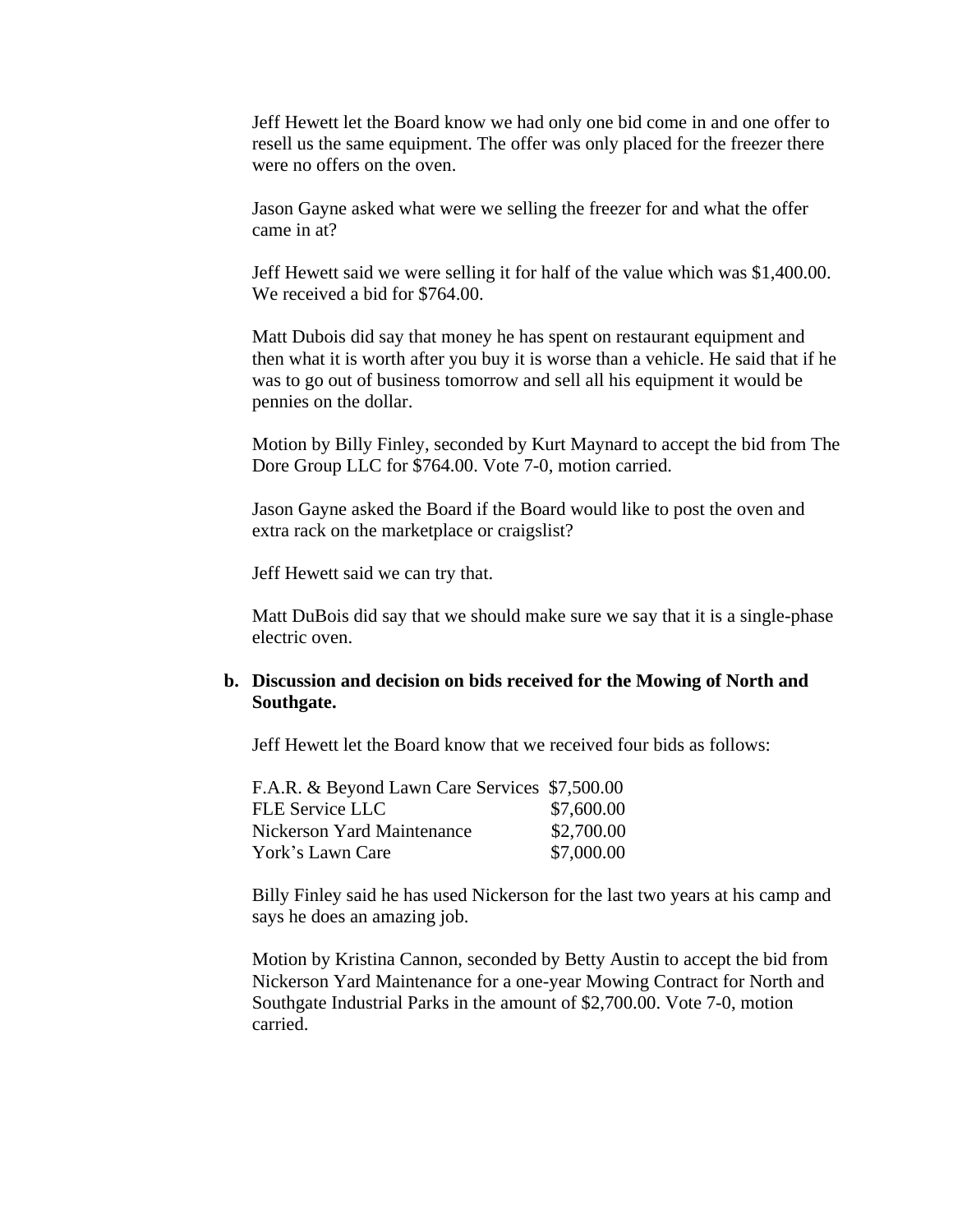## **c. Discussion and decision on Gerald Thibault Lease renewal of Office Space on the second floor of the Renaissance Center. (Lease is due in May 2019).**

Motion by Kurt Maynard, seconded by Sally Dwyer to renew a one-year lease with Gerald Thibault for an Office Space on the second floor of the Renaissance Center at the current rate of \$430.00. Vote 7-0, motion carried.

## **d. Discussion and decision on Leah Donoghue Lease renewal of the Retail Space on the ground floor of the Renaissance Center. (Lease is due in May 2019).**

Motion by Kurt Maynard, seconded by Sally Dwyer to renew a one-year lease with Leah Donoghue for the Retail Space on the second floor of the Renaissance Center at the current rate of \$430.00. Vote 7-0, motion carried.

# **6. Project Updates**

## **Broadband, Comprehensive Plan, Electric Car Charging Stations, Marketing of Southgate, Run of River**

**Broadband –** Jason Gayne said there are quite a few bills at the State house concerning Broadband.

**Electric Car Charging Stations-** Jeff Hewett let the Board know he did a webinar with Efficiency of Maine on the next bid that is coming out and Skowhegan is a tier 2. There are some questions because in the first round Skowhegan is continuously listed and there is one location that is not announced that is on Route 201. Jeff Hewett did say he has contacted Efficiency Maine but they are not saying what that location is going to be, until a couple of weeks from now. We do already have a charging station that will be in the Hannaford Parking lot that is for Tesla. The Town is looking at getting into this tier 2 charging station; we are working with KVCOG. One thing we are looking at with this charging station do we go with a solar charging station instead of a regular station, because we either have to charge for it or it will be a free service.

Jeff Hewett said they are not cheap for the electric cost.

There was a brief discussion that Skowhegan was still in tier 1. But the conclusion was made that Efficiency of Maine's website had not been updated showing that Skowhegan is now in tier 2.

Billy Finley asked if we had done any research on what the numbers would be for these stations?

Jeff Hewett said they have given us some numbers on the cost for the solar stations which is about \$10,000.00. What they didn't identify in those costs where what the batteries